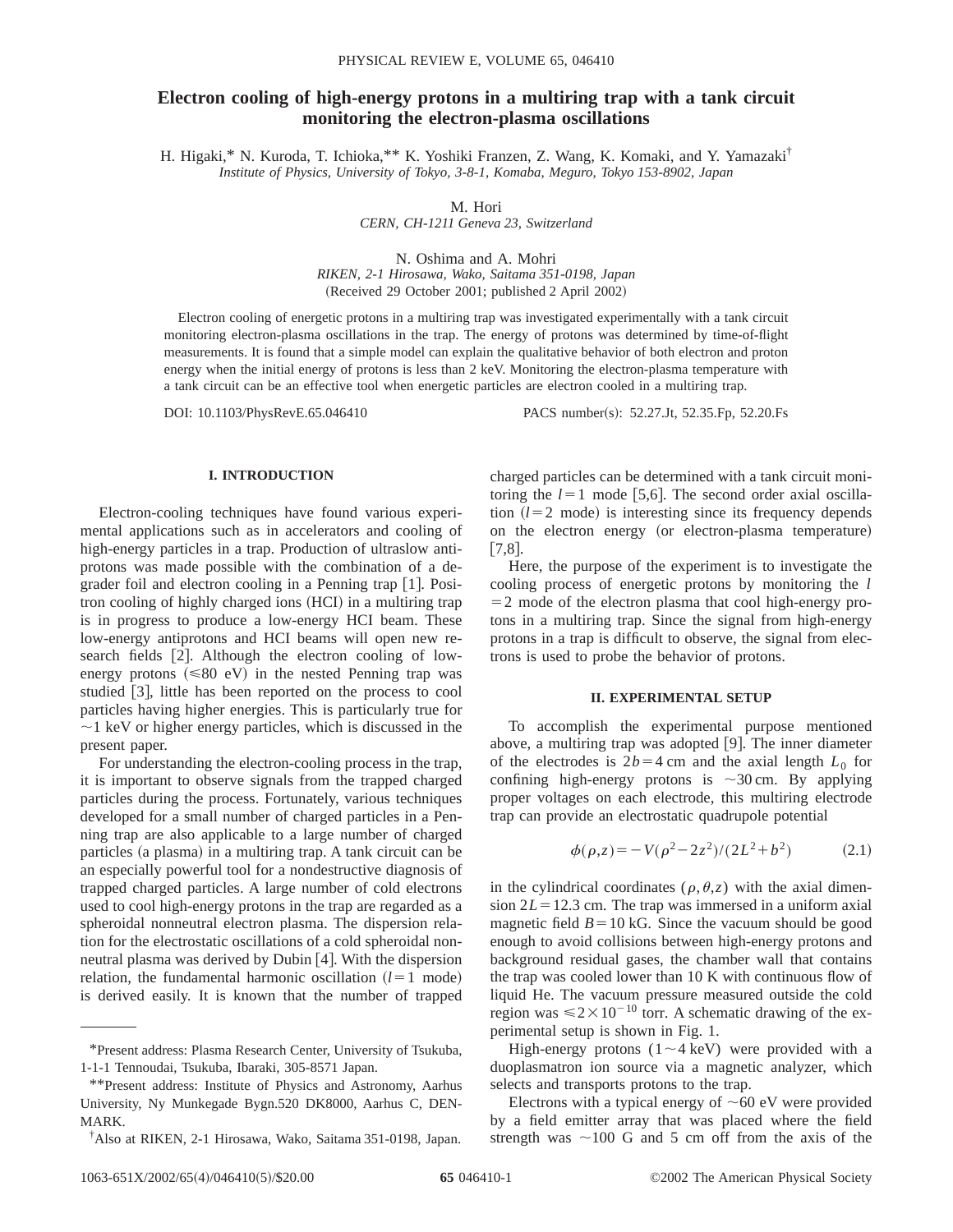

FIG. 1. A schematic drawing of the experimental setup.

magnetic field and the trap so that the high-energy protons could be injected into the trap. The number of electrons stored in the trap can be easily controlled by varying the injection time of electrons. Here,  $10<sup>8</sup>$  electrons were confined routinely with the confinement time longer than 1000 sec. To detect the  $l=2$  mode of the electron plasma, a tank circuit composed of a tunable capacitor and an inductor was attached to the ring electrode at the center. The signal was detected with a fast fourier transform spectrum analyzer.

A microchannel-plate (MCP) of 7 cm in diameter was installed on the other side of the magnet, where the field strength was  $\sim$ 100 G, to detect high-energy protons (50–  $4000$  eV) by time-of-flight  $(TOF)$  measurement. The length  $L_1$  from the end of the trap region to the MCP is  $\sim$ 110 cm. Thus, the length of the trap should be considered when TOF spectra are evaluated.

The experimental procedure is as follows. First, proper electrostatic voltages are applied on each electrode to confine electrons in the quadrupole potential with  $V = -50$  V in Eq.  $(2.1)$ . After the electrons are accumulated in the trap, a high voltage is applied to the electrode  $HV2$ (exit) to reflect back the injected protons. Then, a few keV protons are injected and the voltage on the electrode HV1 (entrance) is switched on to confine protons. After waiting for a certain interval of time with monitoring the electron-plasma oscillation through a tank circuit, the electrode HV2 is grounded to detect the energy of protons with the MCP.

#### **III. RESULTS AND DISCUSSIONS**

The TOF signals of confined high-energy protons detected with the MCP are shown in Fig. 2. In Fig.  $2(a)$ , 2-keV protons ( $\sim$  5 $\times$  10<sup>5</sup>) are confined without electrons. The solid and broken lines are the TOF spectra of protons confined for 10 and 80 sec, respectively. The confinement time defined as the time for the trapped particle number to be half of the original value is estimated to be about 80 sec in case of 2-keV protons. It is noted that the peak position of the TOF spectrum does not depend on the trapping time, i.e., the proton energy stays the same. Therefore, the energy loss of protons through the collisions with background gas is negligibly



FIG. 2. (a) TOF signals of 2-keV protons without electrons. The solid and dashed lines correspond to the trapping time of 10 and 80 sec, respectively. (b) TOF signals of protons with electrons. The trapping times are 2, 10, and 16 sec, respectively.

small. The pulse width of about 1.5  $\mu$ sec mainly reflects the length of the trap in this case. Shown in Fig.  $2(b)$  are the TOF signals of confined protons with  $1.0 \times 10^8$  electrons. The trapping times are 2, 10, and 16 sec, respectively. It is clearly seen that the proton energy  $E_p$  decreases as the trapping time gets longer. The maximum energy  $E_{\text{max}}$  and minimum energy  $E_{\text{min}}$  of protons are easily obtained from each TOF spectrum. For evaluating the mean energy of confined protons, a shifted Maxwellian distribution function and a uniform spatial distribution of protons inside the trap region are assumed to reconstruct an obtained TOF spectrum. The mean energy of confined protons are 1860, 780, and 280 eV at 2, 10, and 16 sec, respectively. Similar measurements are performed with the proton injection energy of 1, 2, 3, and 4 keV.

A cloud of electrons to cool energetic protons inside the trap behaves as a nonneutral plasma. Its electrostatic oscillation frequency  $f_l = \omega_l/2\pi$  with the axial mode number *l* is estimated from Dubin's dispersion relation  $[4]$ . Introducing the electron-plasma frequency  $\omega_p = \sqrt{4 \pi n_e e^2/m}$  and the electron cyclotron frequency  $\Omega_c = eB/mc$  with the electron density *ne* , charge *e* and mass *m*, the rigid rotation frequency of the nonneutral electron plasma is given by  $\omega_r \sim \omega_p^2/2\Omega_c$ . Under the conditions  $\omega_p \ll \Omega_c$  and  $\omega_r \ll \omega_l \ll \Omega_c$ , the dispersion relation is approximated by  $[7]$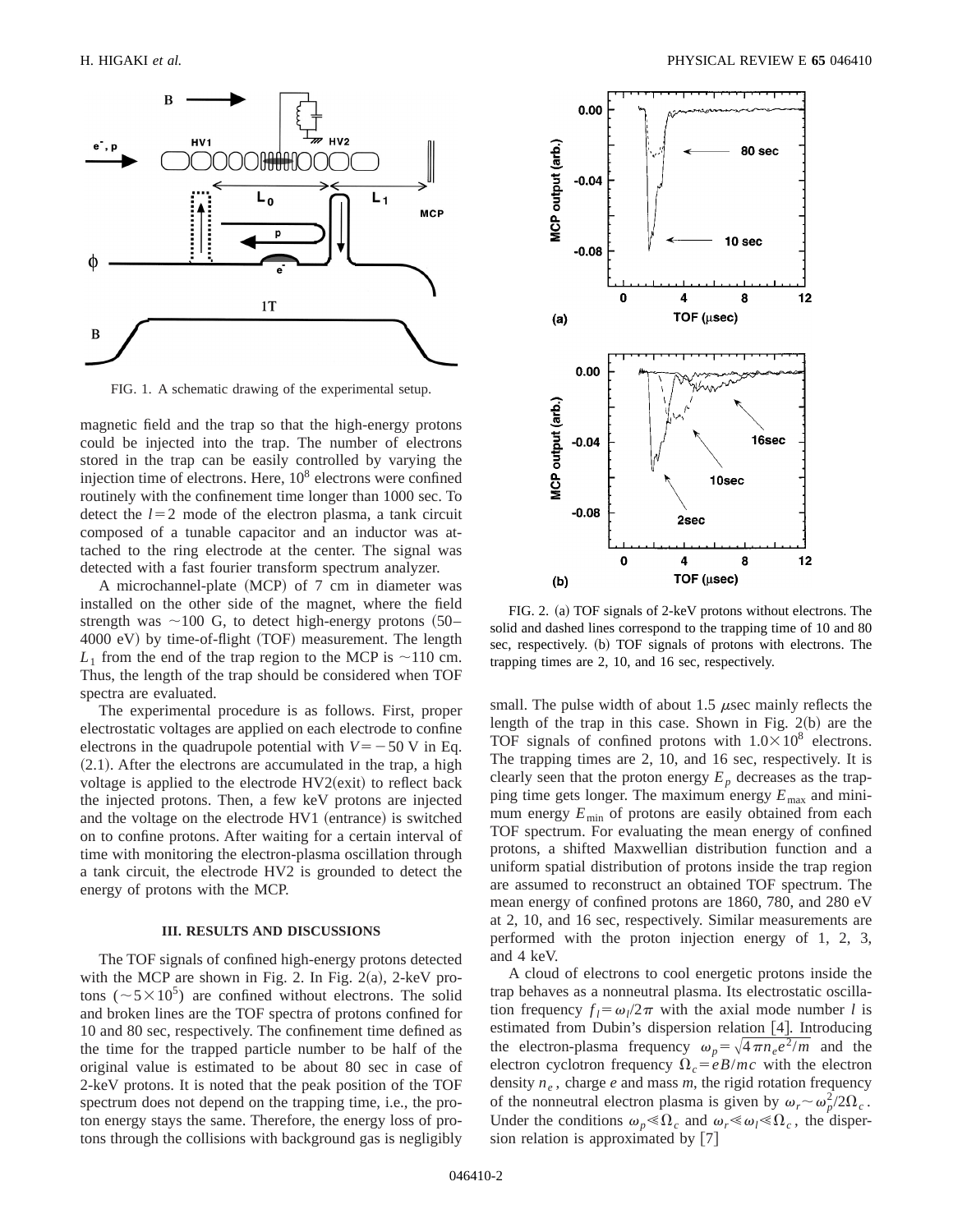

FIG. 3. Examples of tank circuit signals with and without electrons.

$$
\epsilon_3 - \frac{k_2}{k_1} \frac{P_l(k_1) Q_l'(k_2)}{P_l'(k_1) Q_l(k_2)} = 0.
$$
 (3.1)

Here,  $k_1 = \alpha(\alpha^2 - \epsilon_3/\epsilon_1)^{-1/2}$ ,  $k_2 = \alpha(\alpha^2-1)^{-1/2}$ ,  $\epsilon_3 = 1$  $(-\omega_p^2/\omega^2)$ , and  $\epsilon_1 = 1 - \omega_p^2/(\omega^2 - \Omega_c^2) \sim 1$ . *P<sub>l</sub>* and *Q<sub>l</sub>* are Legendre functions of the first and second kinds. The parameter  $\alpha$  is the aspect ratio of a spheroidal plasma defined as the ratio of the axial length to the diameter. Using Eq.  $(3.1)$ , the frequency of the  $l=1$  mode is given by  $f_1 = \sqrt{4eV/m(2L^2+b^2)}/2\pi \sim 10.5$  MHz with the present



FIG. 4. Calibration of the  $l=2$  mode frequency of the electron plasma against its electron energy.

experimental parameters. The oscillation frequency of the  $l=2$  mode is  $f_2 \sim 16.4$  MHz with an electron density  $n_e$  $\sim$ 3.5 $\times$ 10<sup>7</sup> cm<sup>-3</sup>. As mentioned in the preceding section, a tank circuit with the resonance frequency near  $f_2$  is attached to one of the ring electrodes to detect the electron-plasma oscillation. Examples of power spectra are shown in Fig. 3 in logarithmic scale. The resonance spectrum of the tank circuit without electrons is shown at the bottom. At the top, the spectrum with electrons is shown, which is shifted upward for the clarity. Here, the  $l=2$  mode is detected as a dip in the spectrum and the resonance frequency  $f_2$  is defined as the



FIG. 5. (Color) A tank circuit signal after the injection of 2-keV protons.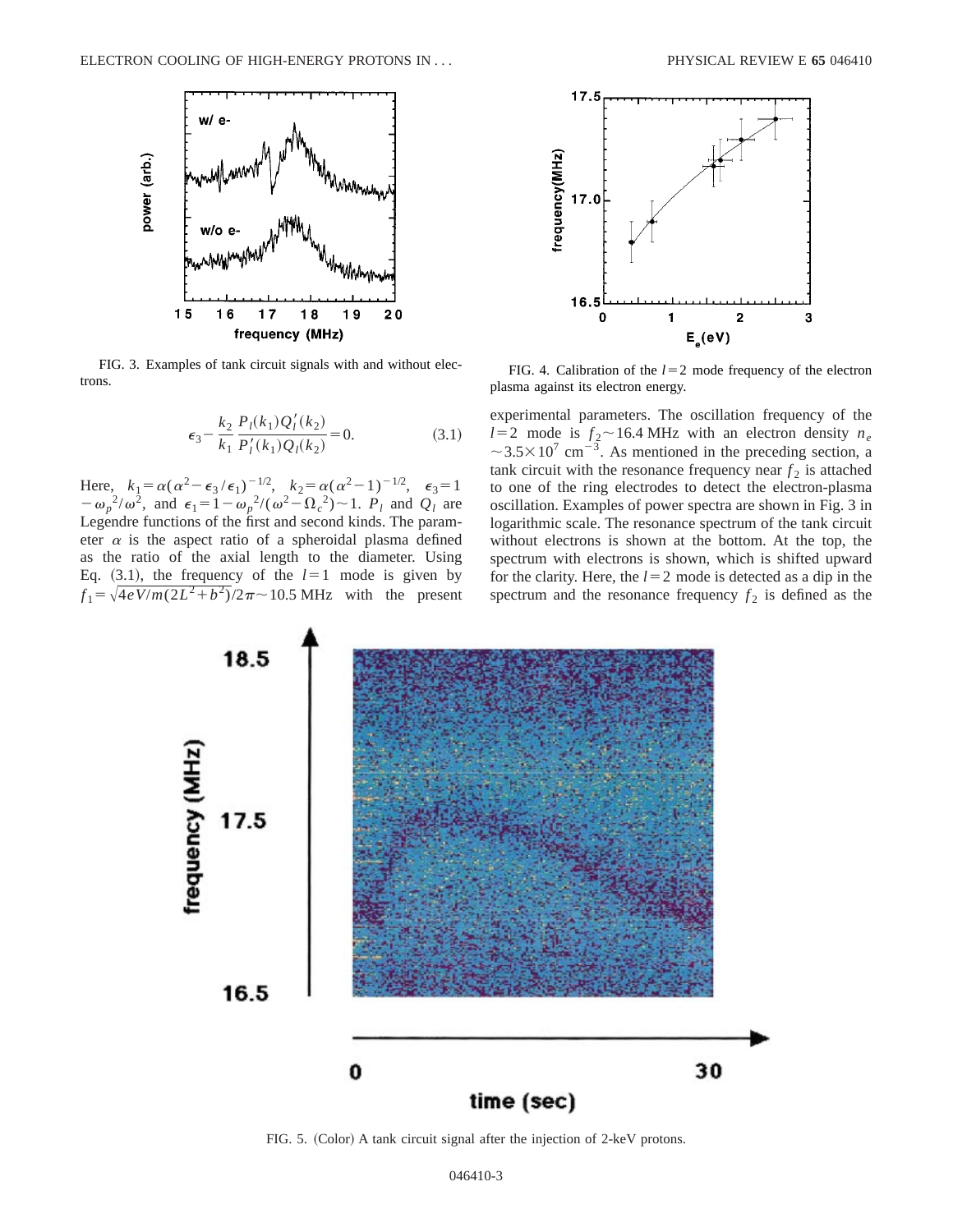

FIG. 6. Calculated proton energy (solid line) and electron energy (dashed line) as functions of time. Measured values are also plotted.

bottom of the dip. The resonance frequency depends on the electron-plasma temperature and the dip shifts higher when the plasma temperature becomes higher. Also, when the plasma occupies the large volume inside the trap, the observed resonance frequency is shifted due to the image charge effect  $[7,8]$ . With the current experimental parameters, the frequency  $f_2$  is affected by the image charge. Therefore, the frequency shifts caused by the plasma temperature have to be measured at a fixed total electron number *Ne* . In Fig. 4, observed plasma oscillation frequencies are plotted against electron energy  $E_e$  for  $N_e \sim 1.0 \times 10^8$ . Assuming a Maxwell distribution, the electron energy is determined by the number of electrons escaping from the trap when the potential on the electrode is changed  $[10,11]$ . Less than 0.5% of the total electrons are used for the measurement to reduce the space charge effect. Typical parameters of the electron plasma for the series of the experiments are the total electron number  $N_e \sim 1.0 \times 10^8$ , electron density  $n_e \sim 3.5$  $\times 10^7$  cm<sup>-3</sup>, aspect ratio  $\alpha$  -6.5, and Debye length  $\lambda_D$  $\sim$  0.13 cm at  $E_e \sim$  1 eV.

Shown in Fig. 5 is the observed frequency  $f_2$  as a function of time. Since the frequency shift of  $f_2$  is calibrated against  $E_e$  in Fig. 4, the electron energy can be monitored while high-energy protons are cooled with electrons in the trap. The initial frequency  $f_2 \sim 16.8$  MHz, which corresponds to the electron energy of  $\sim$ 0.3 eV, increases abruptly after the injection of high-energy protons  $(2 \text{ keV}$  in this case), and reaches the maximum  $\sim$ 17.4 MHz within several seconds, which is about 2.5 eV in the electron energy. Then, it falls off gradually with the time scale longer than the synchrotron radiation cooling time  $\tau_r \sim 6 \times 10^8/B^2$  sec. This synchrotron radiation cooling time  $\tau_r$  is estimated with the present experimental setup by observing the cooling of a hot electron plasma without high-energy protons. To evaluate the interaction between electrons and protons, a simple model is considered [12] with the experimental parameters  $n_e \sim 3.5$  $\times 10^7$  cm<sup>-3</sup>,  $N_e \sim 1.0 \times 10^8$ , and  $N_p \sim 5 \times 10^5$ . Assuming that the energy of protons is distributed equally to all the electrons, the following differential equations can be solved numerically:



FIG. 7. (Color) A tank circuit signal after the injection of 4-keV protons.